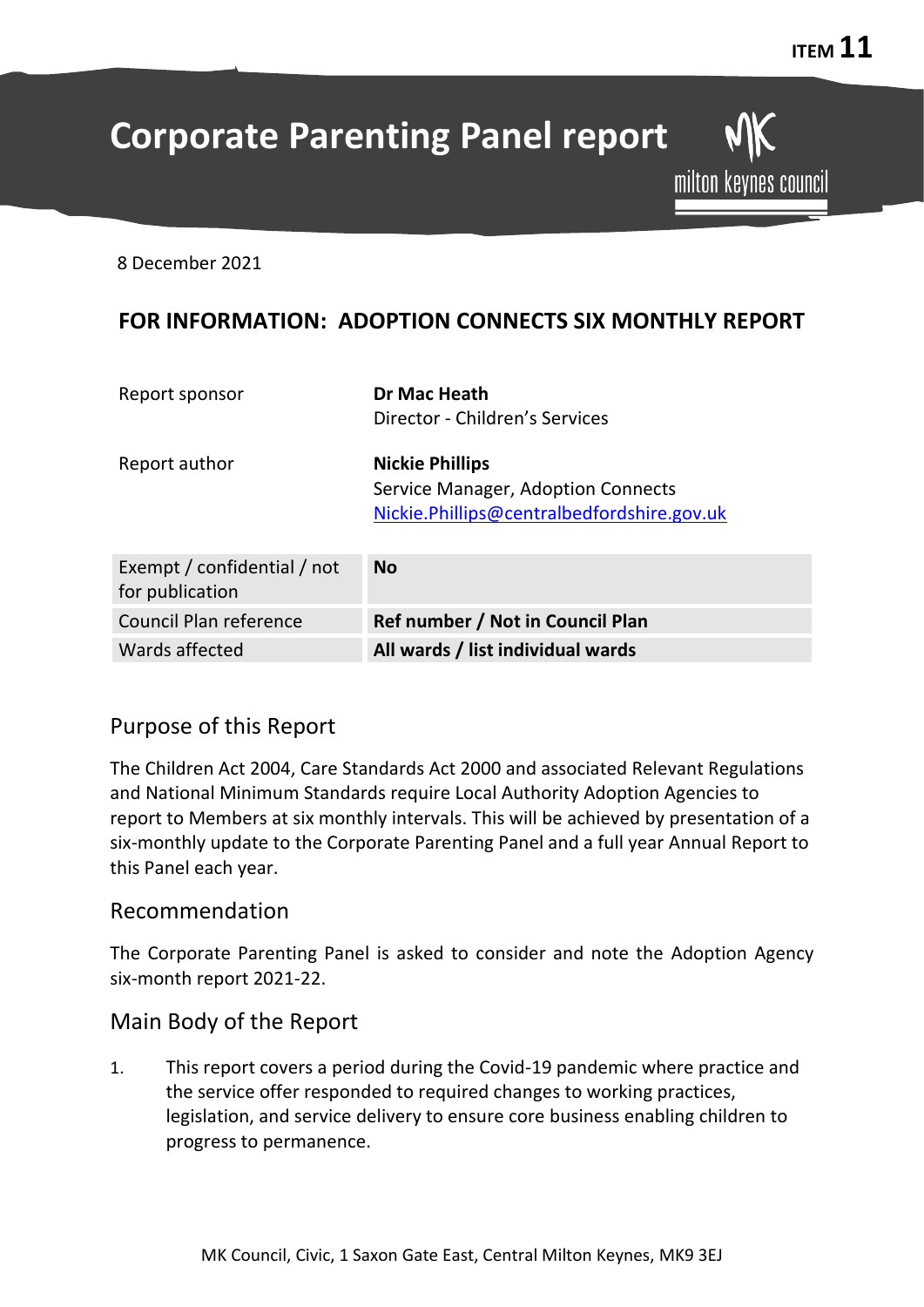- 2. Virtual information sessions for anyone considering adoption have been provided throughout this period. Daytime and evening sessions were offered twice per month to provide anyone considering adoption with information about adoption and the assessment process.
- 3. Advice and information is also available on the website, via an enquiry line available Monday to Friday, social media and email.
- 4. The marketing strategy has included the support of the National Recruitment Strategy #YouCanAdopt.
- 5. The service used the flexibility within the Adoption and Children (Coronavirus)(Amendment) regulations 2020 legislation to progress applicants to Stage 2 of the assessment process pending the completion of the medical report and DBS check to ensure prospective adopter assessments were able to progress. All applicants had a medical report and DBS completed before recommendation to panel and agency decision.
- 6. The Covid-19 amendments ended on 24 September 2021.
- 7. The training offer for prospective adopters continued to be delivered virtually and supports applicants' readiness and preparation to adopt. The training is supported by guest speakers including adoptive and birth parents. The mandatory training includes:
	- **Preparation training** for prospective adopters which includes three modules of training covering loss, trauma and identity, assessment and matching and adoption support.
	- **Family and friends** preparation video and Q&A session providing opportunity for support networks to learn about adoption, explore their expectations and questions and their role in offering support and being related by adoption.
	- **Nurturing Connections** Program a PACE (Playfulness, Acceptance, Curiosity and Empathy) based approach to parenting.
	- **Foster for Adoption training** which covers Skills to Foster and the benefits of Early Permanence for children.
- 8. This has supported the continued number of enquiries and applications to adopt. Adoption Connects have received and accepted 31 applications of prospective adopters during this period.
- 9. As of 31 September 2021, 40 prospective adopter assessments were in progress.
- 10. 15 applicants/households were newly approved as prospective adopters.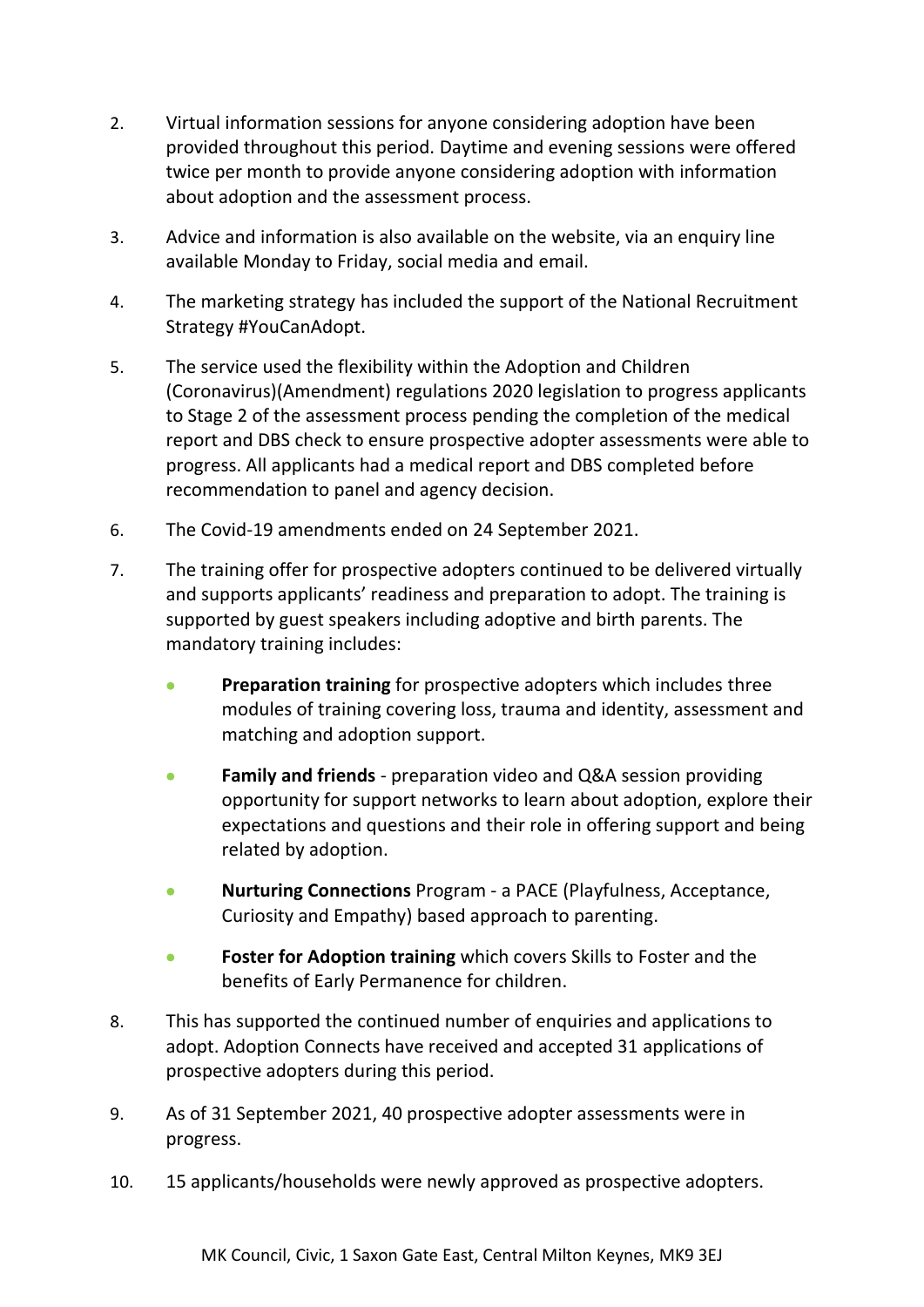- 11. One approval was withdrawn by the couple due to a change of circumstances
- 12. One recommendation for approval was not agreed by the Agency Decision Maker.
- 13. As of 24 September 2021, there were 26 approved prospective adopter households waiting for a match of which eight have a link with an identified child being explored.

#### **Adopter Approvals and plans for Children**

14. Adoption Connects and Milton Keynes Council year to date performance:

|                                                                     | 2021-22 (up to 30/09/21) |
|---------------------------------------------------------------------|--------------------------|
| <b>Adoption Connects</b><br><b>Prospective Adopter</b><br>Approvals | 15                       |
| <b>Adoption Plans</b>                                               | 8                        |
| <b>Matched for adoption</b>                                         |                          |
| <b>Adoption Orders granted</b>                                      |                          |

- 15. There were 17 Adoption Orders granted in this period. The orders were granted on:
	- 13 single children and  $2 \times 2$  siblings:
		- o Three were placed via Early Permanence (Foster for Adoption).
		- o One was placed with a sibling previously adopted.
		- o Six were adopted by their foster carer.
- 16. At the end of this reporting period there were:
	- 12 children placed in adoptive placements pending the granting of an Adoption Order of which 3 children have an application to adopt submitted to court pending a date for a hearing (expected to be granted in 2021-22).
	- 14 Children with a plan and consent to place for adoption where family finding was taking place.
- 17. One placement disruption was experienced. The child returned to the foster care placement where their care plan is currently being considered.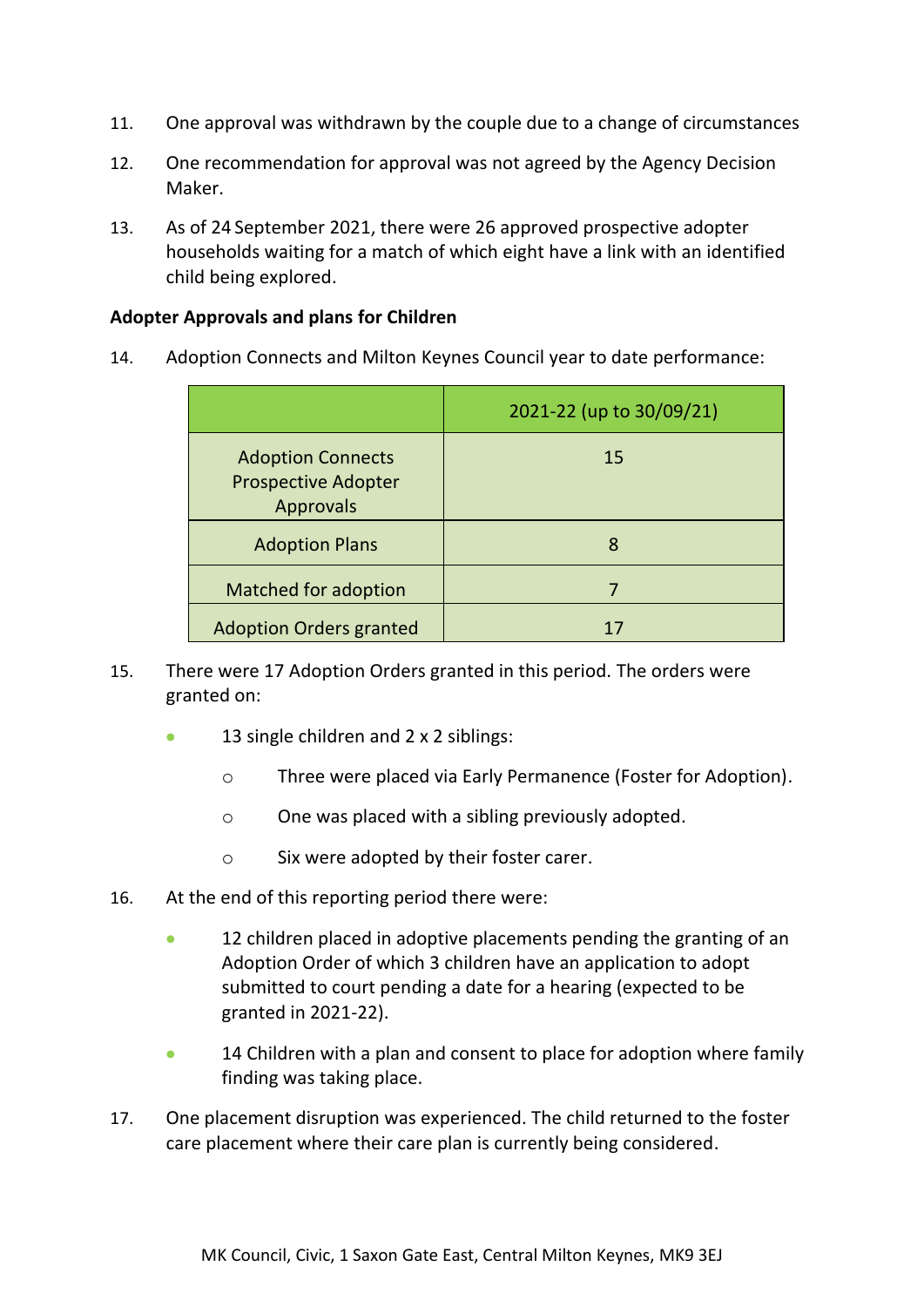#### **Placements**

- 18. Adoption Connects have successfully matched 8 children with prospective adopters during this period. Of the 8 children matched 1 was placed by Central Bedfordshire Council and 7 placed by Milton Keynes Council:
- 19. Placement type:
	- Six children were matched with prospective adopters approved and supported by Adoption Connects.
	- Two children were matched with external placements (prospective adopters approved by another adoption agency namely interagency).

#### **Adoption Support**

- 20. The universal adoption support offer has continued with adaptations due to Covid-19. This includes support and peer opportunities for adoptive parents, counselling for birth relatives and staying in contact support for birth and adoptive families.
- 21. The offer has continued to provide connection events such as:
	- a. **ConnectTeens** (Adopted Teens group).
	- b. **Connection drop ins** held monthly and includes representation from Virtual Schools.
	- c. **Teddy Bears Picnic**.
	- d. **Summer Event** at Woburn Safari Park.
	- e. **Stay and Play**  parent and child sessions were introduced in partnership with a partner Voluntary Adoption Agency (VAA).
- 22. Feedback received from parents who attended one of these services was:

"*Thank you for organizing the Stay and Play. We loved it! J kept saying "that so much fun!" all the way home". (parent)*

*"I would like to thank everyone involved in making this happen. Even the rain and being stuck on a swan boat in the pouring rain did not dampen our spirits and we had an amazing day. Keep up the great work and thank you on behalf of all that attended". (parent - Woburn Summer Event)* 

23. As of 31 March, the Adoption Support Team had 109 children (60 - CBC and 49 - MKC) with an open adoption support plan accessing direct services via an allocated social worker.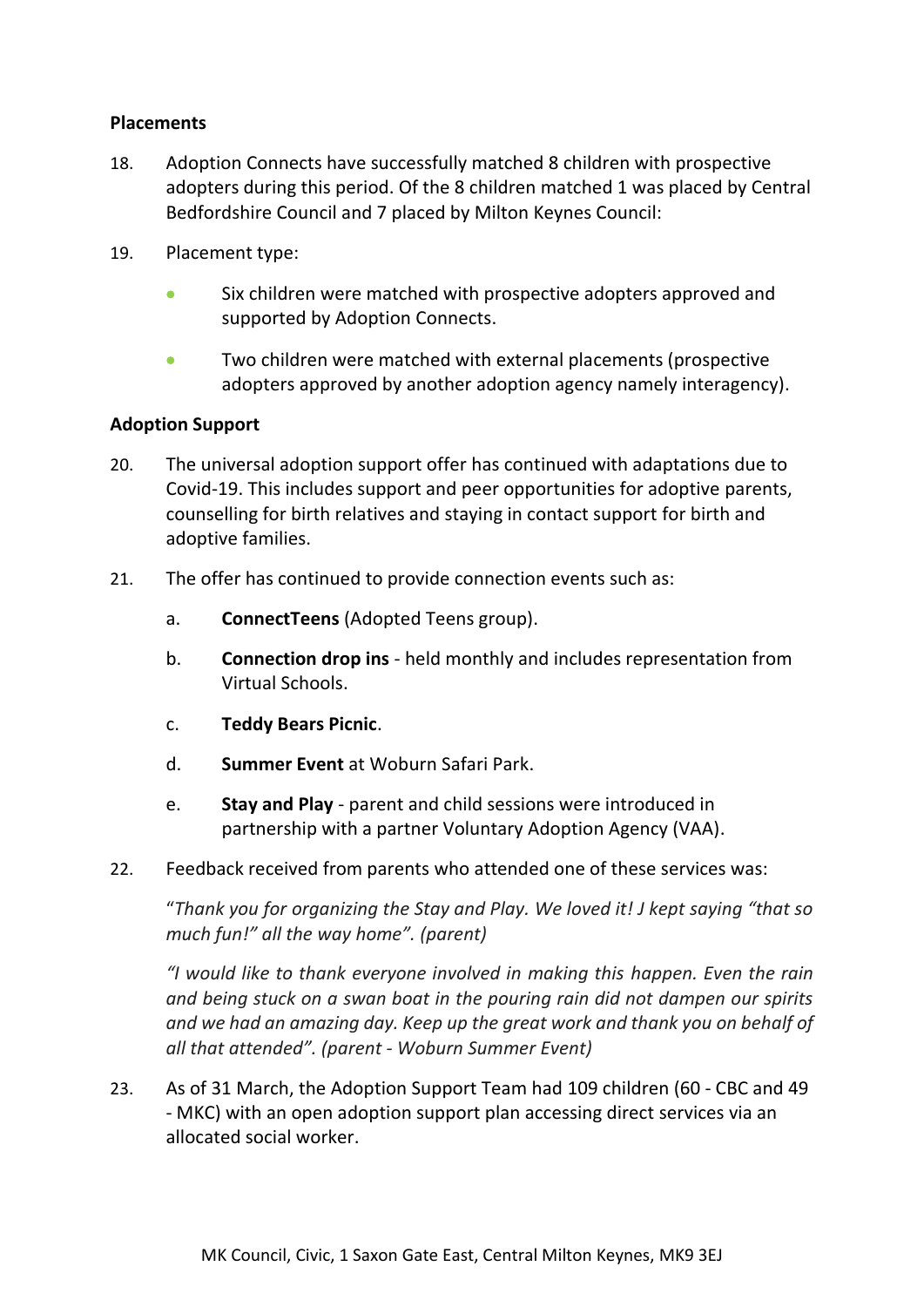- 24. 22 consultations (11 CBC and 11 MKC) were provided to families seeking advice, guidance, and support and a further 8 were provided for subsequent siblings in the family.
- 25. Feedback from a parent who accessed support for her three children was:
	- 25.1. "*L (AC Social Worker) was totally behind us on our case from day one. She completely understood what the issue in hand was and our frustrations dealing with other agencies. We were all totally comfortable with L from the start. She has a fantastic ability to listen and understood what our daughters' needs were and the support that was required. L kept in contact with us throughout the assessment period and kept us updated. A refreshing person to deal with during the last 18mths. We have had a brilliant experience with L as our social worker. Prior to being allocated to L we were getting very frustrated with the system being passed around various agencies trying to get therapy for our daughter K who was falling quickly down the depression route. L quickly got the assessment under way and secured funding for therapy. Therapy sessions have been going really well for K.*

*L has also assessed our other two boys and also secured funding for therapy – this really has been a game changer for them. This change in our lives has all been down to L. We as a family cannot praise L's efforts enough. A true professional - just brilliant".* 

- 26. Support also continues through post adoption contact arrangements for each individual child placed for adoption via 'staying in contact' plans. Post adoption contact seeks to ensure a secure and consistent record of contact between birth family, adoptive family and the child to support the development of a positive identity and sense of self. This often includes letters and occasional photographs that are often of high significance to the adoptee later in life but also includes direct contact with birth family.
- 27. From 1 April 2021 Independent Birth Relative Counselling was aligned for both local authorities commissioned to an independent Voluntary Adoption Agency. 15 MKC referrals were transferred from the previous provider with a further 16 completed during this period. 5 - CBC and 11 - MKC.
- 28. Feedback from those accessing the service includes:
	- 28.1. "*it has helped me to open up my mind set and the way of thinking and feeling. The service is great*."
	- *28.2.* "*it has got things off my chest and been a comfort".*
	- *28.3. "I'm dealing with lots just now and counselling is a let out and also it helps me clarify stuff and no u guys are doing a great job".*